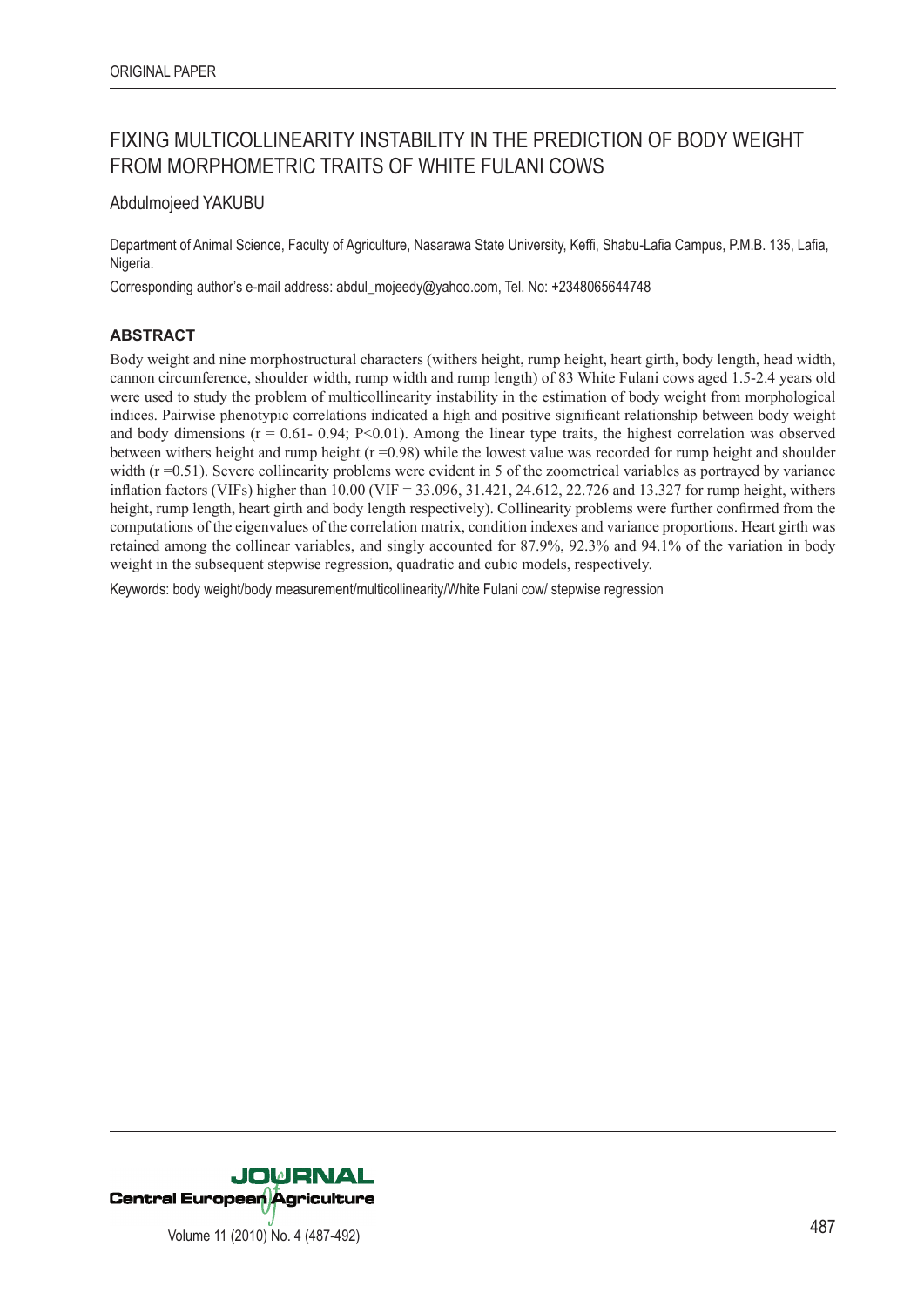## **INTRODUCTION**

In any regression analysis, the partial regression coefficients and partial sums of square for any independent variable are dependent on which other independent variables are in the model [10]. Inferences based on ordinary least squares regression can be influenced strongly by multicollinearity, and the fitted model, hence, may reflect unusual features because of the overall relationship among the variables [2]. Multicollinearity is defined as the existence of nearly linear dependency among columns of the design matrix X in linear prediction models. It induces numerical instability into the estimates and limits the size of the coefficient of determination. It also makes determining the contribution of each explanatory variable difficult because the effects of these variables are mixed. Regression coefficients may have the wrong sign  $(\pm)$  or an implausible magnitude. Accordingly, the partial regression coefficients are unstable and unreliable [8,13].

Cattle are the single most important livestock species in Nigeria in terms of animal protein, value and biomass [20]. The White Fulani are the most numerous of the Nigerian cattle breeds and have socio-economic importance and wide distribution in West African countries. According to RIM [14], the White Fulani represent about 37.1% of the national cattle population of Nigeria. Knowing the body weight of cattle is important for a number of reasons, related to selection, breeding, feeding and health care. However, this fundamental knowledge is often unavailable in the small scale farming sector, due to unavailability of scales. Although body measurements have been used in animals to predict body weight [9,17,21], information on the problem of multicollinearity among the predictors (body dimensions) is still scanty.

Therefore, the present investigation aimed at addressing the problem of multicollinearity in the prediction of body weight from morphometric traits of White Fulani cows.

## **MATERIALS AND METHODS**

## **Experimental animals and their management**

Data were obtained from eighty three White Fulani cows semi-intensively managed at the Livestock Complex, College of Agriculture, Lafia, Nasarawa State, North Central Nigeria. The animals were of two age categories: 1.5-1.9 years and 2.0-2.4 years, respectively. Age was determined from the available records on cows; and where information was missing its age was estimated using dentition. The Farm is located on Latitude 08<sup>0</sup> 35'N and Longtitude 080 33'E respectively.

#### **Parameters measured**

Body weight (BW) and nine biometric traits were taken on each animal. The body parts measured were withers height (WH), rump height (RH), heart girth (HG), body length (BL), head width (HW), cannon circumference (CC), shoulder width (SW), rump width (RW) and rump length (RL).The anatomical points of reference have been previously described [23]. BW estimation was done using a scale. The height measurements were obtained using a graduated measuring stick. The length and circumference measurements were carried out using a measuring tape while the width measurement was done using a calibrated wooden calliper. All measurements were done by the same person in order to avoid betweenindividual variations.

## **Statistical analysis**

Data (pooled for the two age categories) were analysed for preliminary descriptive statistics (Mean± SD, coefficient of variation, and minimum and maximum values). As a first indication of severity of collinearity, correlation coefficients among all the nine independent body measurements were estimated. Due to the inadequacy of correlation as a method of detecting collinearity, the method of variance inflation factor [15] was employed as follows:

$$
VIF = \frac{1}{1 - {R_i}^2}
$$

where,

 $R_i^2$  = coefficient of determination.

Eigenvalues of the correlation matrix  $(X'X)$ , condition indexes and variance proportions were also computed to confirm the existence or otherwise of collinearity following the procedures adopted by [10] and [13].

The following model described by [22] was employed to delete redundant variables arising from multicollinearity:

$$
RV = | B_j \mid / \delta
$$

where,

RV = redundant variable.

 $B_i$  = regression coefficient of X<sub>i</sub> variable.

 $=$  square root of residual mean square of the full regression model.

The full regression model (all the nine body measurements inclusive) was defined as: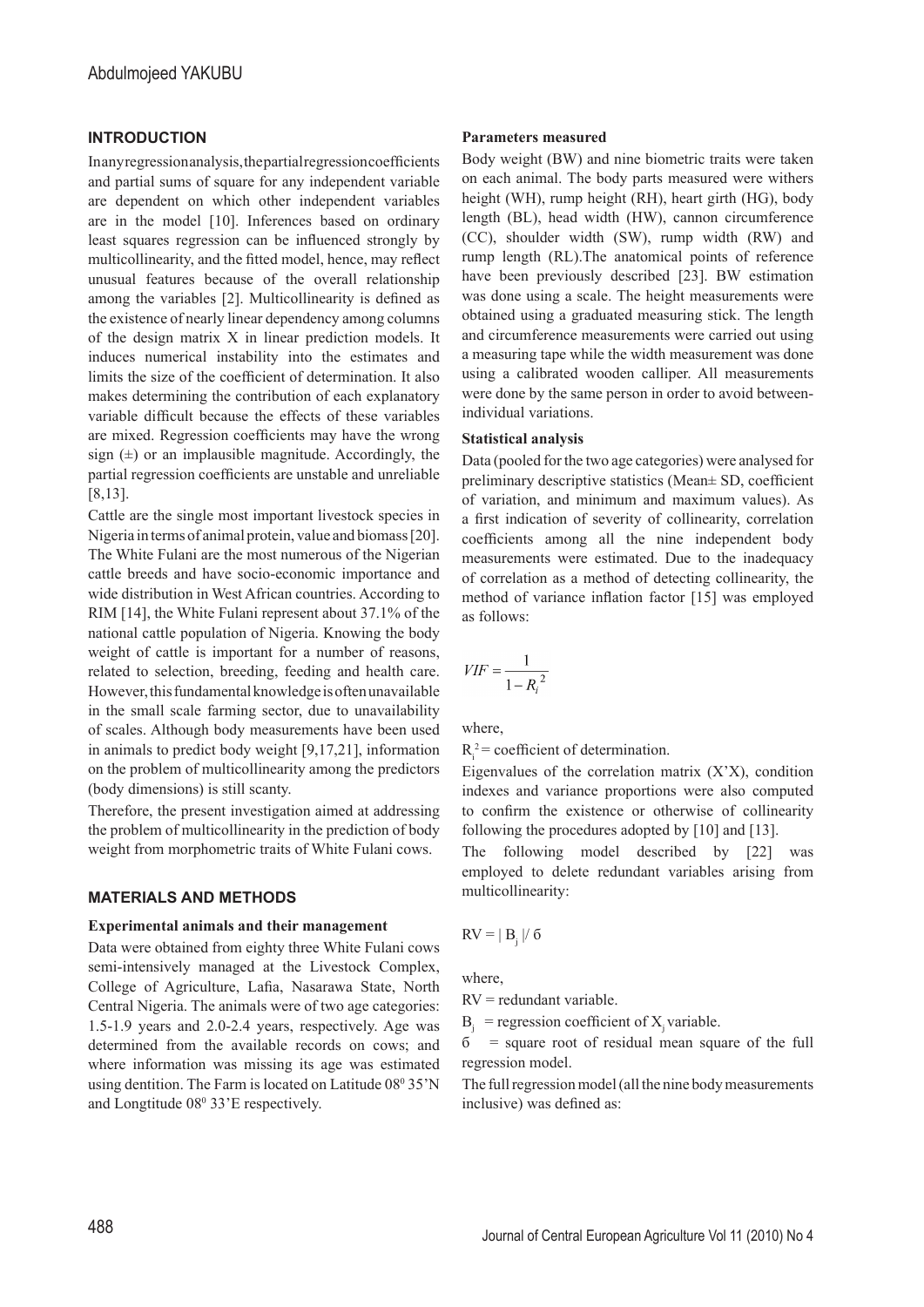$$
Y = a + b_1 X_1 + b_2 X_2 + b_3 X_3 + \dots + b_p X_p
$$

where,

Y = dependent or endogenous variable (body weight)

 $a =$ intercept

 $b \text{'s}$  = regression coefficients

 $X$ 's = independent or exogenous variables (WH, RH, BL, HG, HW, CC, SW, RW and RL)

The eventual regression models were fitted using stepwise multiple regression analysis. The quadratic and cubic effects of the predictors were also considered. Each model was assessed using  $\mathbb{R}^2$ , adjusted  $\mathbb{R}^2$  and RMSE (Root mean squares error). SPSS [18] statistical package was employed in the analysis.

# **RESULTS AND DISCUSSION**

#### **Morphostructural traits**

Mean  $(\pm SD)$  and coefficient of variation of each BW and biometric measurement of White Fulani cows are presented in Table 1. BW (kg), WH, RH, HG, BL, HW, CC, SW, RW, and RL (cm) averaged 116.01, 83.72, 89.9, 92.25, 110.93, 12.71, 12.05, 18.97, 20.65 and 27.68 respectively. The high variability in BW, HG, SW and RW could be attributed to certain environmental influence such as temperature and nutrition on these parameters.

#### **Pairwise correlations**

Bivariate correlations among BW and body dimensions of White Fulani cows are shown in Table 2. BW was positively and highly associated with morphostructural traits ( $r = 0.61 - 0.94$ ; P<0.05). Among the linear type traits, the highest correlation was observed between WH and RH ( $r = 0.98$ ) while the lowest estimate ( $r = 0.51$ ) was recorded for RH and SW. Similar findings have been reported [10, 12, 24]. The strong relationship existing between BW and body measurements suggests that either or combination of these morphological traits could be used to estimate live weight in cattle fairly well in the situation where weighbridges or scales are not available.

## **Detecting multicollinearity**

The variance inflation factors (VIFs) and tolerance (T) values for the relationships among body dimensions of White Fulani cows are presented in Table 3. A bivariate correlation matrix of explanatory variables might not be sufficient to identify collinearity problems because near linear dependencies may exist among more complex combinations of regressors [4]. According to Weisberg

| Table 1: Descriptive statistics of body weight (kg) and body dimensions (cm) of White Fulani cows |                  |       |               |               |  |  |  |  |
|---------------------------------------------------------------------------------------------------|------------------|-------|---------------|---------------|--|--|--|--|
| Trait                                                                                             | Mean $(\pm SD)$  | €V    | Minimum value | Maximum value |  |  |  |  |
| - BW                                                                                              | $116.01\pm31.18$ | 26.88 | 75.00         | 240.00        |  |  |  |  |

| — <del>"</del> | $110.01 + 21.10$   | 20.00 | 1.9.00 | $2 - 10.00$ |  |
|----------------|--------------------|-------|--------|-------------|--|
| WH             | $83.72 \pm 14.57$  | 17.40 | 60.90  | 110.00      |  |
| RH             | $89.90 \pm 16.23$  | 18.05 | 64.40  | 115.00      |  |
| HG             | $92.25 \pm 21.32$  | 23.11 | 55.00  | 146.00      |  |
| BL             | $110.93 \pm 28.27$ | 25.48 | 71.00  | 178.20      |  |
| <b>HW</b>      | $12.71 \pm 1.81$   | 14.24 | 8.00   | 17.90       |  |
| CC             | $12.05 \pm 2.11$   | 17.51 | 7.00   | 17.50       |  |
| <b>SW</b>      | $18.97 \pm 4.51$   | 23.77 | 11.70  | 35.00       |  |
| <b>RW</b>      | $20.65 \pm 5.01$   | 24.26 | 11.40  | 34.30       |  |
| RL             | $27.68 \pm 5.38$   | 19.44 | 18.00  | 38.00       |  |
|                |                    |       |        |             |  |

Table 2: Phenotypic correlations of body weight and biometric traits of White Fulani cows\*

| Trait         | BW                       | WH                       | <b>RH</b>                | HG                       | BL   | HW                       | <sub>CC</sub> | <b>SW</b> | <b>RW</b>       | RL   |
|---------------|--------------------------|--------------------------|--------------------------|--------------------------|------|--------------------------|---------------|-----------|-----------------|------|
| BW            | $\overline{\phantom{0}}$ | 0.77                     | 0.76                     | 0.94                     | 0.89 | 0.61                     | 0.73          | 0.79      | 0.82            | 0.87 |
| WН            |                          | $\overline{\phantom{a}}$ | 0.98                     | 0.86                     | 0.81 | 0.68                     | 0.72          | 0.55      | 0.71            | 0.90 |
| <b>RH</b>     | ۰                        | $\overline{\phantom{a}}$ | $\overline{\phantom{a}}$ | 0.86                     | 0.81 | 0.63                     | 0.74          | 0.51      | 0.68            | 0.90 |
| HG            |                          |                          |                          |                          | 0.94 | 0.65                     | 0.81          | 0.77      | 0.84            | 0.96 |
| BL            |                          |                          |                          |                          |      | 0.64                     | 0.84          | 0.72      | 0.76            | 0.94 |
| <b>HW</b>     | -                        | $\overline{\phantom{0}}$ | $\overline{\phantom{0}}$ | $\overline{\phantom{0}}$ |      | $\overline{\phantom{0}}$ | 0.69          | 0.63      | 0.62            | 0.72 |
| <sub>CC</sub> |                          |                          |                          |                          |      |                          |               | 0.64      | 0.70            | 0.84 |
| <b>SW</b>     |                          |                          |                          |                          |      |                          |               |           | 0.89            | 0.69 |
| <b>RW</b>     |                          |                          |                          |                          |      |                          |               |           | $\qquad \qquad$ | 0.78 |

\*Significant at P<0.01 for all correlations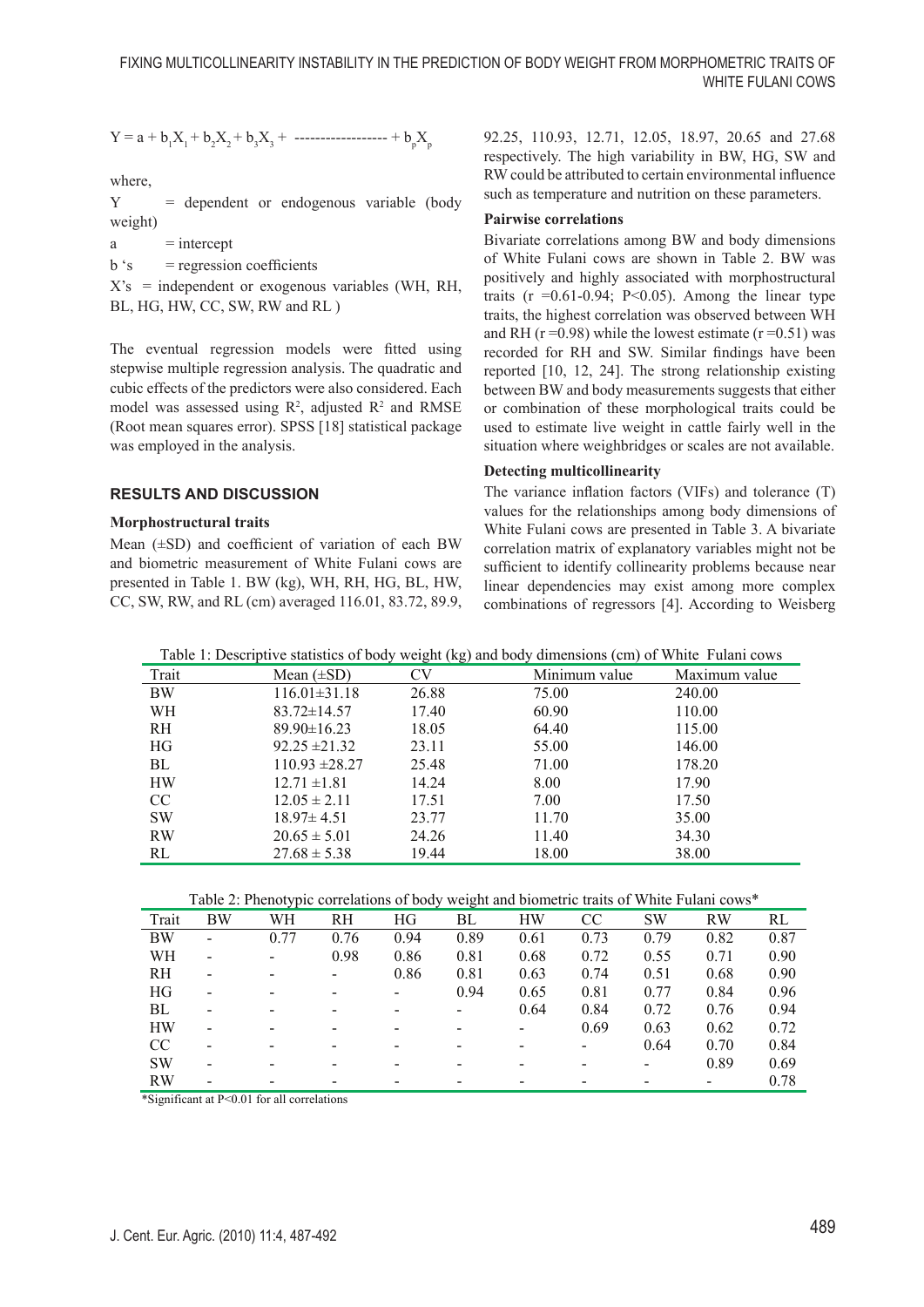| WUIGHT III WHITE PURAIII CANIU |          |       |              |       |        |                  |  |  |  |
|--------------------------------|----------|-------|--------------|-------|--------|------------------|--|--|--|
| Trait                          | Estimate | S.E.  | Significance | $R^2$ | VIF    | Remarks          |  |  |  |
| Intercept                      | 0.360    | 9.462 | 0.970        | -     |        |                  |  |  |  |
| WН                             | 0.331    | 0.443 | 0.457        | 0.96  | 24.612 | Collinearity     |  |  |  |
| <b>RH</b>                      | $-0.403$ | 0.408 | 0.326        | 0.97  | 33.096 | Collinearity     |  |  |  |
| HG                             | 1.390    | 0.257 | 0.001        | 0.96  | 22.726 | Collinearity     |  |  |  |
| BL                             | 0.209    | 0.149 | 0.164        | 0.92  | 13.327 | Collinearity     |  |  |  |
| <b>HW</b>                      | 0.122    | 1.147 | 0.916        | 0.69  | 3.244  | Non-collinearity |  |  |  |
| <sub>CC</sub>                  | $-1.621$ | 1.162 | 0.167        | 0.78  | 4.544  | Non-collinearity |  |  |  |
| <b>SW</b>                      | 0.915    | 0.692 | 0.190        | 0.86  | 7.337  | Non-collinearity |  |  |  |
| <b>RW</b>                      | $-0.183$ | 0.634 | 0.774        | 0.87  | 7.642  | Non-collinearity |  |  |  |
| RL                             | $-0.824$ | 1.062 | 0.440        | 0.96  | 24.612 | Collinearity     |  |  |  |

Table 3: Parameter estimates and variance inflation factors (VIF) of body measurements for estimating body weight in White Fulani cattle

Table 4: Eigenvalues, condition indexes (CI) and variance proportions of body measurements for predicting body weight in White Fulani cows

| $\sim$ $\sim$ $\sim$ $\,$<br>$\cdots$ |        |        |      |      |      |      |      |           |      |      |           |      |
|---------------------------------------|--------|--------|------|------|------|------|------|-----------|------|------|-----------|------|
| Comp                                  | Eigen  | CI     | C    | WН   | RH   | HG   | BL   | <b>HW</b> | CС   | SW   | <b>RW</b> | RL   |
| onent                                 | values |        |      |      |      |      |      |           |      |      |           |      |
|                                       | 9.888  | 1.00   | 0.00 | 0.00 | 0.00 | 0.00 | 0.00 | 0.00      | 0.00 | 0.00 | 0.00      | 0.00 |
| 2                                     | 0.047  | 14.47  | 0.13 | 0.00 | 0.00 | 0.00 | 0.01 | 0.01      | 0.00 | 0.02 | 0.02      | 0.00 |
| 3                                     | 0.031  | 17.79  | 0.04 | 0.00 | 0.00 | 0.00 | 0.01 | 0.01      | 0.00 | 0.09 | 0.03      | 0.00 |
| 4                                     | 0.012  | 28.36  | 0.00 | 0.01 | 0.01 | 0.00 | 0.07 | 0.01      | 0.14 | 0.00 | 0.10      | 0.00 |
| 5                                     | 0.008  | 36.07  | 0.65 | 0.00 | 0.00 | 0.01 | 0.02 | 0.45      | 0.00 | 0.00 | 0.01      | 0.00 |
| 6                                     | 0.006  | 39.35  | 0.06 | 0.00 | 0.00 | 0.01 | 0.06 | 0.02      | 0.51 | 0.12 | 0.25      | 0.00 |
|                                       | 0.003  | 56.19  | 0.11 | 0.02 | 0.03 | 0.00 | 0.08 | 0.21      | 0.20 | 0.68 | 0.49      | 0.02 |
| 8                                     | 0.002  | 67.30  | 0.00 | 0.03 | 0.00 | 0.54 | 0.65 | 0.00      | 0.01 | 0.00 | 0.08      | 0.02 |
| 9                                     | 0.001  | 93.83  | 0.00 | 0.00 | 0.00 | 0.44 | 0.06 | 0.19      | 0.00 | 0.09 | 0.00      | 0.92 |
| 10                                    | 0.000  | 143.27 | 0.00 | 0.93 | 0.94 | 0.03 | 0.04 | 0.10      | 0.13 | 0.01 | 0.02      | 0.00 |
| $\sim$ $\sim$                         |        |        |      |      |      |      |      |           |      |      |           |      |

C: Constant

Table 5: Regression equations for the prediction of body weight from morphometric traits of White Fulani cows

| Model     |                                                  | $R^2$ | adj. $R^2$ | <b>RMSE</b> |
|-----------|--------------------------------------------------|-------|------------|-------------|
| Stepwise  |                                                  |       |            |             |
| $BW=$     | $-10.456 + 1.371$ HG                             | 0.879 | 0.877      | 10.930      |
| $BW=$     | $-3.368 + 1.494$ HG $- 1.533$ CC                 | 0.882 | 0.879      | 10.831      |
| $BW=$     | $-5.970 + 1.484HG - 1.708CC + 0.449HW$           | 0.883 | 0.878      | 10.883      |
| $BW=$     | $-4.567 + 1.379$ HG + 0.605RW - 1.589CC          | 0.885 | 0.881      | 10.771      |
| $BW=$     | $-15.042 + 1.185$ HG + 1.144 SW                  | 0.890 | 0.887      | 10.476      |
| $BW=$     | $-7.854 + 1.355HG - 0.479RW - 1.593CC + 1.475SW$ | 0.895 | 0.889      | 10.368      |
| $BW=$     | $-7.658 + 1.312HG - 1.615CC + 1.164SW$           | 0.894 | 0.890      | 10.347      |
| Quadratic |                                                  |       |            |             |
| $BW=$     | $111.734 - 1.303HG + 0.014HG2$                   | 0.923 | 0.921      | 8.770       |
| Cubic     |                                                  |       |            |             |
| $BW=$     | $-142.156 + 6.974HG - 0.073HG^2 + 0.000HG^3$     | 0.941 | 0.938      | 7.745       |

[22], collinearity leads to large variances for estimated coefficients between variables. This informs the use of the VIF, which represents the increase in variance due to high correlation between the predictors. The severity of multicollinearity, however should not be quantified solely by the magnitude of pairwise correlations because the interrelation among three or more variables might result in a high degree of multicollinearity, even when pairwise correlations are low [16]. In the present study,

the VIFs gave the first indication of the existence of severe collinearity in RH, WH, RL, HG and BL (VIF equals 33.096, 31.421, 24.612, 22.726, and 13.327, respectively). According to Gill [7], no absolute standard exists for judging the magnitude of the VIF. However, a crude rule of thumb is to be suspicious of collinearity if VIF is greater than 10.00.This is consistent with the report of Rook et al. [15].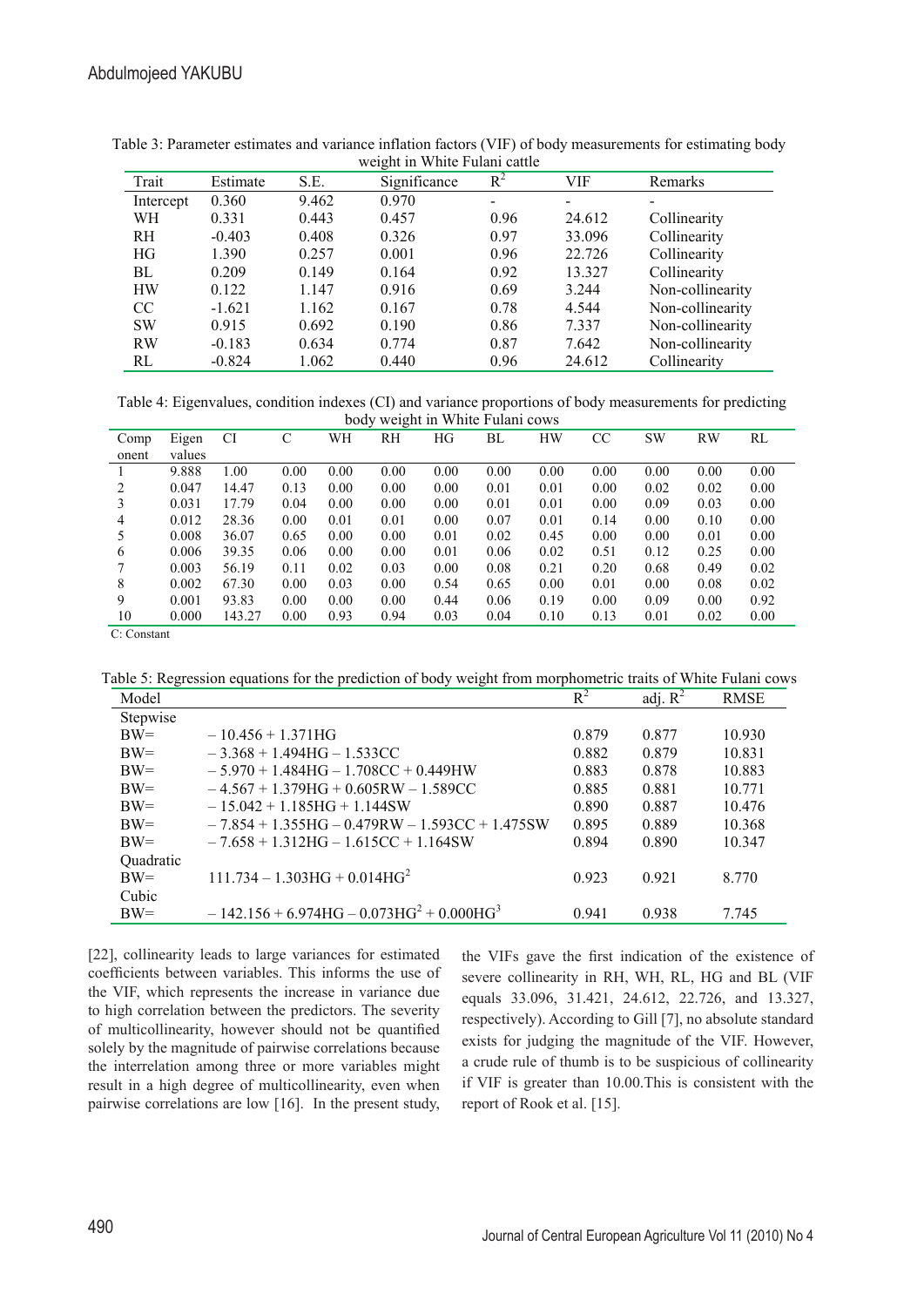The eigenvalues of the correlation matrix, condition indexes and variance proportions of the estimates further confirmed the problem of multicollinearity (Table 4). A close examination of this table revealed that there were three relatively small eigenvalues of 0.002, 0.001, and 0.000 for components 8, 9, and 10 respectively, showing how much the correlation matrix approached singularity. These components with small eigenvalues had large variance proportions of 0.50, 0.65, 0.92, 0.93 and 0.94 for HG, BL, RL, WH, and RH, respectively. The corresponding condition indexes were 67.300 (HG and BL), 93.833 (RL) and 143.269 (WH and RH). According to Malau-Aduli et al. [10], when trying to diagnose the reason for collinearity, the focus is on the principal components with very small eigenvalues because variables in multicollinearity are identifiable by their relatively large variance proportions with small eigenvalues. The variance proportions indicate the relative contribution from each principal component to the variance of each regression coefficient. The larger the condition index, the more the tendency towards collinearity. Belsley [4] suggested that moderate to strong relations are associated with condition numbers of 30 to 100.

## **Deletion of redundant variables**

Collinearity implies that the effect of one predictor cannot be uniquely identified (i.e., is nearly confounded with the effect of another predictor). In such instance, the statistical model can include only one of the two predictors [19]. The deletion of one or more collinear variables improves the accuracy and robustness of the prediction models. According to Weisberg [22], the deletion of variables with small  $|B_j|/6$  would be desirable. The values obtained in the present study for WH, RH, HG, BL, and RL were 0.032, 0.039, 0.133, 0.020, and 0.079, respectively. Thus, among the collinear variables, HG was retained for the subsequent regression analysis.

#### Regression models for the prediction of body weight

The regression models for estimating BW from body measurements of White Fulani cows are presented in Table 5. The stepwise regression models revealed that HG singly accounted for 87.9% of the variation in BW. The RMSE in this case was 10.930. The model involving HG and SW improved the efficiency of the prediction equations  $(R^2,$  adjusted  $R^2,$  and RMSE were 0.890, 0.887, and 10.476, respectively). A slight improvement was obtained from the model involving the combination of HG, CC and SW  $(R^2,$  adjusted  $R^2$ , and RMSE equals 0.894, 0.890, and 10.347, respectively). The prediction model was greatly improved when the quadratic effect was tested  $(R^2,$  adjusted  $R^2$ , and RMSE were 0.923, 0.921, and 8.770, respectively). However, the best model

for estimating BW from HG was obtained using the cubic model. This was because both the  $R^2(0.941)$  and adjusted  $R<sup>2</sup>$  (0.938) of this model were highest, while the RMSE (7.745) was lowest. BW or size in general has long been considered as a paradigm for quantitative inheritance. Body measurements can be used to accurately predict BW [26]. The present observation is consistent with the report of [6], where the prediction of BW of cattle from HG gave  $\mathbb{R}^2$  value of 0.97. Similarly, Nagy [11] reported that the model including HG and cannon girth gave a good estimate of the BW of cattle, while Bagui and Valdez [3] used the formulas based on HG ( $\mathbb{R}^2$  = 0.943) and combination of HG and SW ( $R^2 = 0.953$ ) to predict BW of Brahman cattle. In a similar study on Azawak Zebu in Niger, Dodo et al. [5] accentuated the significance of HG as a predictor of BW. A high genetic relationship between BW and HG had also been reported by Afolayan [1], thereby justifying its use for selection purposes and weight estimation. The importance of HG in weight estimation could be as a result of the fact that the muscle and a little of fat along with bone structure contribute to its formation [25].

# **CONCLUSIONS**

Bivariate correlations between BW and body dimensions of White Fulani cows were positive and highly significant. The problems of multicollinearity were evident in RH, WH, RL, HG, and BL as revealed by variance inflation factors, eigenvalues of the correlation matrix, condition indexes and variance proportions. Among the collinear variables, HG was retained and singly explained 87.9% variation in the BW of cows in the stepwise regression analysis. When HG was fitted in the quadratic model, the prediction equation greatly improved. However, BW was best predicted from HG when the cubic effect was tested. The practical implications of this study are that BW of cows can be fairly estimated in the field using biometric traits for selection purposes, feeding, health and as a way of estimating market values in terms of cost of animals.

## **REFERENCES**

[1] Afolayan R.A., Genetics of growth and development in cattle. Ph.D Thesis, The University of Adelaide, SA, Australia, 2003.

[2] Aziz M.A., Sharaby, M.A., Collinearity as a problem in predicting body weight from body dimensions of Najdi sheep in Saudi Arabia. Small Rumin. Res. (1993) 12, 117-124.

[3] Bagui N.J.G., Valdez, C.A., Live weight estimation of locally raised adult purebred Brahman cattle using